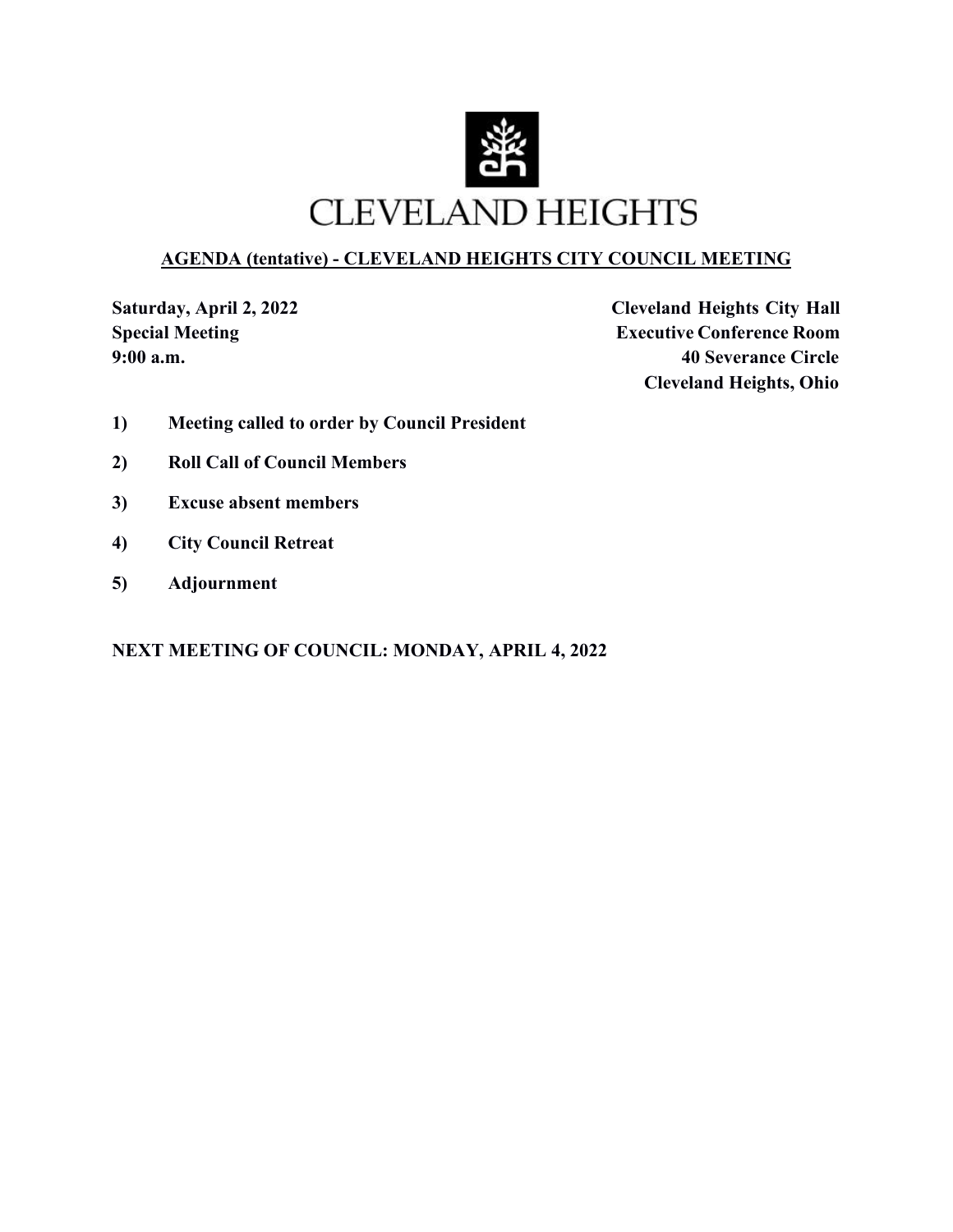## **Cleveland Heights Council Retreat Saturday, April 2, 2022 9 AM – 2 PM**

- 1. Call to Order and Welcome Melody Joy Hart, Council President (9:00)
	- Introduction of Facilitator
	- Overview of our Work of the Day
- 2. Format of the Day Janus Small, Facilitator (9:10)
	- Introductions of All
	- Review of Preliminary Meetings
- 3. Visioning for the Future of Cleveland Heights (What do we want our city to be like in 2 4 years?) Janus, All Council Members (9:30)
	- a. Population level, diversity, income level, other
	- b. Housing stock mix and quality, enforcement
	- c. Economic development building to increase tax base, residential and commercial, etc.
	- d. Responsiveness of our government to the people, from administration to the Council, and Council Members to each other
	- e. Amenities things people like about an area; "what makes a place cool"
	- f. Public services
	- g. Community events, community engagement, making sure people know what is going on
- h. Public safety
- i. Sustainability at city hall, in the city
- j. Government transition, learnings from Sister City that transitioned from appointed to elected Mayor; balance between legislative and executive branches
- k. Regionalization/Partnerships
- l. Economic opportunity lift people up
- m. People's view of the community
- n. Transparency including financial reporting from administration to Council and to the community
- o. Master plan
- p. Diversity, equity, and inclusion in all aspects of the city

## **Break 10:45-11:00 AM**

- 4. Goals and Objectives to Make the Vision Reality Janus, All Council Members (11:30)
	- a. Changes That May be Needed
		- i. To existing ordinances needed to achieve vision
		- ii. To marketing needed to achieve vision
		- iii. To staffing needed to achieve vision
		- iv. Other coordination
	- b. Steps/Pacing/Timing of Changes (What goes in what years and what order/priorities)
	- c. Year 1 Objectives (Smart, Measurable, Accountability, Results-oriented, Timely)
		- i. Legislation to pass
		- ii. Administrative steps to advocate
		- iii. Other
	- d. Tracking Our Progress
	- e. Establish Any Task Assignments/Follow-up/Next Steps

## **Pick up lunch at 12:00 Noon (working lunch)**